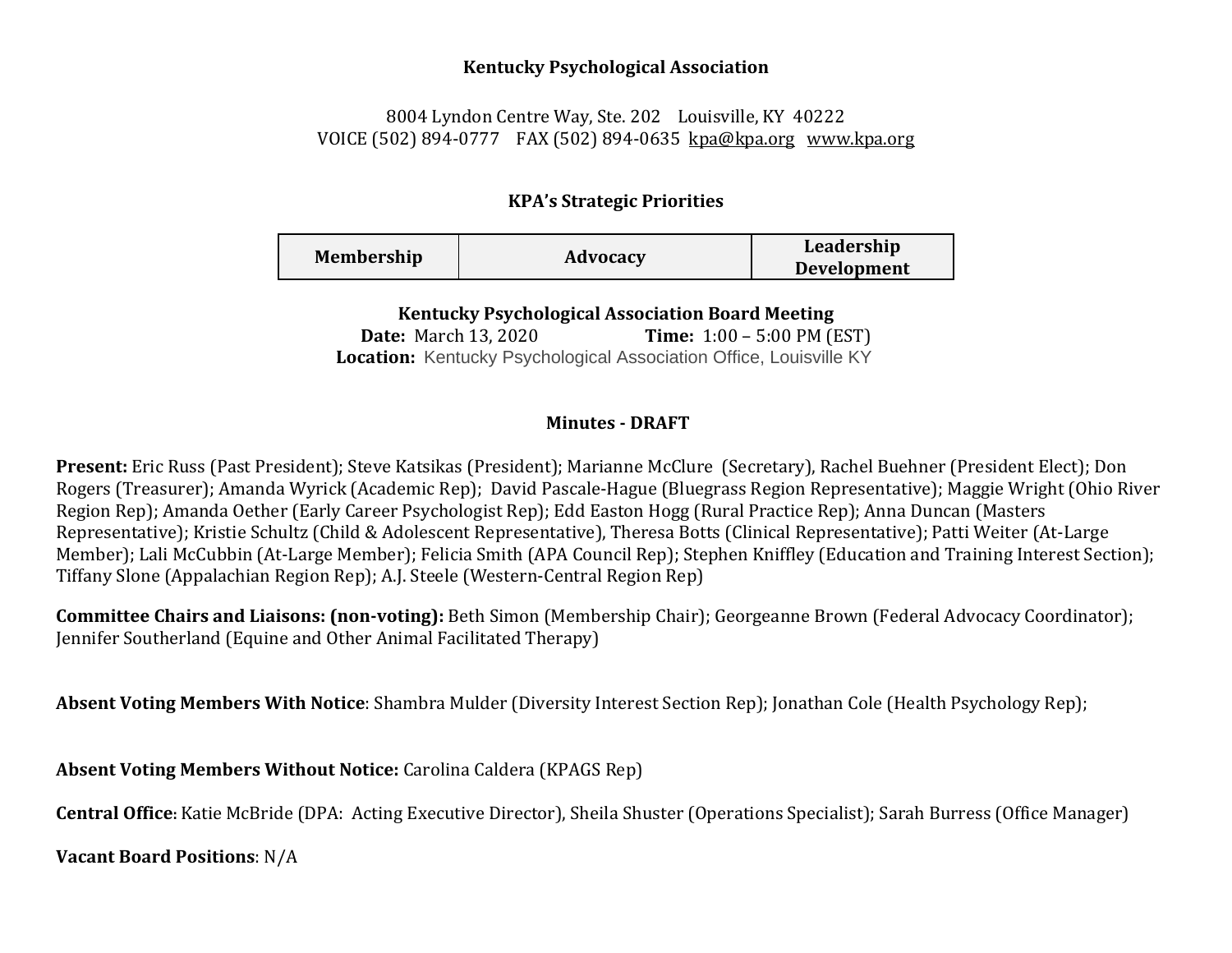| <b>TOPIC</b>                                    | <b>DESCRIPTION</b>                                                                                                                               | <b>CONCLUSION</b>              |
|-------------------------------------------------|--------------------------------------------------------------------------------------------------------------------------------------------------|--------------------------------|
| <b>Call to Order and</b>                        | Katsikas called the meeting to order at 1:03pm (EST). He discussed                                                                               | No motion was made.            |
| Roll Call/                                      | concerns around coronavirus and KPF's potential role in public education.                                                                        |                                |
| President's                                     | Discussed search for ED                                                                                                                          |                                |
| <b>Remarks</b>                                  |                                                                                                                                                  |                                |
| <b>Approval of Minutes</b>                      | Minutes were distributed prior to the meeting. No corrections were                                                                               | Rogers made motion to approve  |
| from 12-13-2019                                 | requested. Brief discussion that minutes are record of meeting, so if errors                                                                     | the minutes. Motion passed     |
|                                                 | or omissions are identified, please do bring this to McClure's attention.                                                                        | unanimously.                   |
| <b>End of Year</b>                              | Rogers discussed the end of year financial report. He reviewed the balance                                                                       | McClure made motion to approve |
| <b>Financial Report</b>                         | sheets for KPA/KPF. He highlighted some of the distinctions in the budget                                                                        | end of year financial report.  |
|                                                 | between KPA/KPF. The end of the year financial picture was quite positive.                                                                       | Motion passed unanimously      |
|                                                 | Positive financial picture was due to many factors including refund from Galt                                                                    |                                |
|                                                 | House, convention revenue, changes in staff, and increased membership.                                                                           |                                |
| <b>Executive Director</b>                       | Report was circulated prior to the meeting. McBride shared highlights of                                                                         | No motion was made.            |
| Report                                          | KPA and KPF. It was necessary to cancel March 20 CE event. Membership                                                                            |                                |
|                                                 | has increased. Working on continuing to enhance membership including a                                                                           |                                |
|                                                 | senior psychologist network. There was a well attended social event in                                                                           |                                |
|                                                 | greater Fayette Region. The Convention committee chaired by Alissa Briggs                                                                        |                                |
|                                                 | is moving forward. Lisa Willner has decided to step down as Executive                                                                            |                                |
|                                                 | Director. Legislative advisory has been active this quarter. Psychology day                                                                      |                                |
|                                                 | went well. Spring Academic Conference will hopefully be rescheduled. PLC                                                                         |                                |
|                                                 | was March 7-10. There was a strong delegation. Russ presented as a                                                                               |                                |
|                                                 | panelist at PLC for the new Leadership Academy in Kentucky. Ms. Sarah                                                                            |                                |
|                                                 | Burress received the APA Award of Outstanding Contribution by an SPTA                                                                            |                                |
|                                                 | <b>Staff Person.</b>                                                                                                                             |                                |
| <b>DPA Report</b>                               | Report was circulated prior to the meeting. McBride reports that she                                                                             | No motion was made.            |
|                                                 | continues as a liaison to KBEP. News from licensing board - New Governor                                                                         |                                |
|                                                 | is interested in fully appointing board. Jean Deters is new chair of KBEP and                                                                    |                                |
|                                                 | is committed to improving the relationship between KBEP and licensees.                                                                           |                                |
| <b>ACTION ITEM:</b>                             | Buehner and a committee will be doing an internal audit soon.                                                                                    | No motion was made.            |
| <b>Internal Audit</b>                           |                                                                                                                                                  |                                |
| <b>Status Report</b><br><b>ACTION ITEM: KPA</b> |                                                                                                                                                  | No motion was made.            |
|                                                 | McBride and Katsikas. Executive committee suggested that the ED be a<br>psychologist. A hiring committee has been formed and job description has |                                |
| <b>Hiring Update</b>                            | been crafted. There is not a precise deadline for hiring. The position will be                                                                   |                                |
|                                                 | open next week. It will initially be opened to KPA members. Applications                                                                         |                                |
|                                                 |                                                                                                                                                  |                                |
|                                                 | will come to office and then will be forwarded to the hiring committee.                                                                          |                                |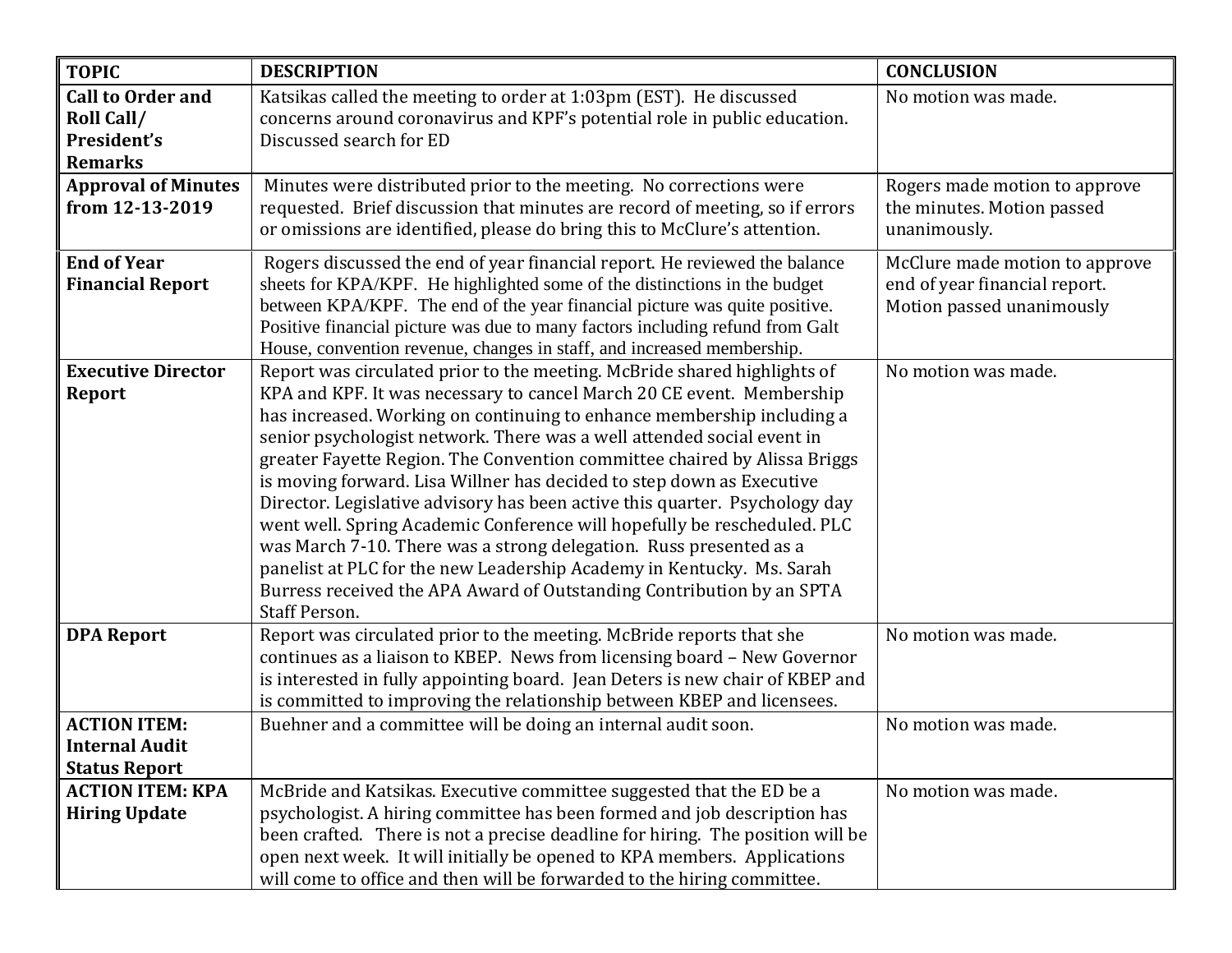| <b>ACTION ITEM: Web</b><br><b>Platform update</b>                                           | Katsikas discussed benefits of WEB Platform.                                                                                                                                                                                                                                                                                                                                                                                                                                                                                                              | No motion was made. |
|---------------------------------------------------------------------------------------------|-----------------------------------------------------------------------------------------------------------------------------------------------------------------------------------------------------------------------------------------------------------------------------------------------------------------------------------------------------------------------------------------------------------------------------------------------------------------------------------------------------------------------------------------------------------|---------------------|
| <b>DISCUSSION ITEM:</b><br><b>Legislative Advisory</b><br><b>Team</b>                       | Schuster gave update about legislature and current bills. Legislature giving<br>brief recess because of COVID-19. Shuster has been doing a bill grid.<br>Discussed circulating bill grid to Board periodically. Discussed PIRC process<br>relationship. Discussed training related to advocacy.                                                                                                                                                                                                                                                           | No motion was made. |
| <b>DISCUSSION ITEM:</b><br><b>KPF Spring</b><br><b>Academic</b><br><b>Conference Update</b> | Kniffley reported the need to postpone the Spring Academic Conference due<br>to COVID-19. Prior to cancellation, the registration numbers were greater<br>than last year. We are hopeful that we will be able to reschedule in a timely<br>fashion.                                                                                                                                                                                                                                                                                                       | No motion was made. |
| <b>DISCUSSION ITEM:</b><br><b>KPA Convention</b><br><b>Update</b>                           | Alissa Briggs is Chair of this year's convention which will be held November<br>12-14 in Lexington. The Convention Title is: Trauma-Response Practices<br>Across Settings: Integrating Information into Action. One featured presenter<br>has been secured, and the committee has strong leads for additional presenters.<br>The committee is requesting proposals from local presenters. Questions may be<br>directed to Alissa Briggs.                                                                                                                  | No motion was made. |
| <b>DISCUSSION ITEM:</b><br>2020 Leadership<br><b>Academy</b>                                | Russ shared an update of the Leadership Academy. He co-presented at PLC<br>about the Kentucky's Leadership Academy.                                                                                                                                                                                                                                                                                                                                                                                                                                       | No motion was made. |
| <b>DISCUSSION ITEM;</b><br><b>Cultural</b><br><b>Competence Self</b><br><b>Assessment</b>   | Katsikas discussed the importance of doing a cultural competence self-<br>assessment as a board. Burris shared that based on a workshop at PLC, it<br>appears that Kentucky is doing well compared with other state associations.<br>Discussed the importance of addressing cultural competence as a regular<br>component of every CE. The following wording was offered as a revision to<br>CE form, "How does your proposal address issues related to equity,<br>diversity, and inclusion?" There will likely be some focus on diversity at<br>retreat. | No motion was made. |
| <b>DISCUSSION ITEM:</b><br><b>PAC Update</b>                                                | Russ and Smith shared that PAC is trying to extend reach beyond<br>psychologists. Fundraising is critical. Currently low on donations.<br>Subcommittee is working to generate more excitement.                                                                                                                                                                                                                                                                                                                                                            | No motion was made. |
| <b>DISCUSSION ITEM:</b><br><b>KBEP Update</b>                                               | New administrative person to be hired.                                                                                                                                                                                                                                                                                                                                                                                                                                                                                                                    | No motion was made. |